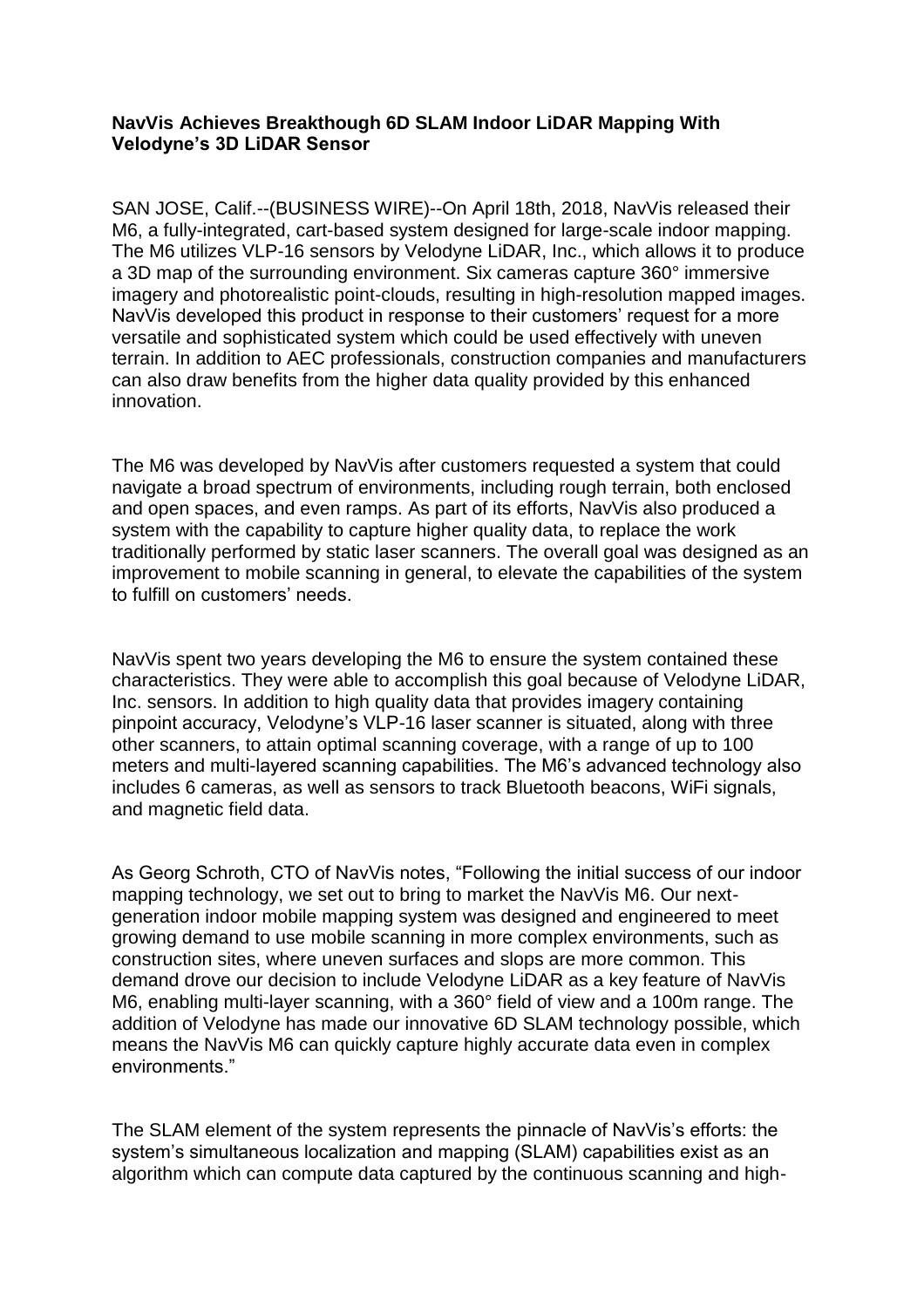quality data capture, no matter what type of uneven surface or shifting elevation the system might encounter. In other words, the new M6 system does not presume it is moving along a flat floor as it scans. Instead, the M6 captures the actual characteristics of the floor, including position and orientation of 6 degrees of freedom, which allows for greater data accuracy as well as greater efficiency in the data captured. The SLAM algorithm processes the data from the LiDAR sensors to create the 3D map of the environment.

As Erich Schmidt, Executive Director of Velodyne Europe, observes, "The NavVis application is an excellent example of a company using Velodyne LiDAR technology to provide value-added products and services to a diverse customer base. We are proud to work with NavVis who shares Velodyne's strong commitment to fulfilling their customers' needs."

With the M6, manufacturers can scan at scale on a regular basis. Construction sites can zoom right through the narrowest of spaces. This mobile LiDAR system is capable of high-speed capture of up to 30,000 square meters per day. This feature places its scanning capacity at 30 times faster than stationary devices. Camera placement ensures the invisibility of the operator, whose presence is obscured by placement in a blind spot on the captured images. And for BIM projects or as-built models, this device is designed to serve large-scale indoor mapping projects, including factor planning, and construction monitoring, or to update and create floorplans efficiently and effectively.

Velodyne LiDAR and NavVis have achieved the task of fulfilling customer needs through innovation. Together, the two companies have provided a mobile LiDAR system that surpasses the capabilities of previous products. NavVis's M6 system utilizes Velodyne's LiDAR sensors for improved scanning capacity and precision of 3D environmental maps. Even over uneven and rough terrain, the M6 produces highresolution maps of 360° images, as well as highly detailed and realistic point-clouds. And as time progresses, the mapping software which powers the M6 will be updated in order to best fulfill customer needs with increasingly better data quality.

## **About NavVis**

NavVis is a leading provider of high-end digital building technology for large commercial and industrial properties. Our cutting edge indoor mapping, visualization and navigation technology is being applied in every [industry](http://cts.businesswire.com/ct/CT?id=smartlink&url=http%3A%2F%2Fwww.navvis.com%2Fmarkets%2Foverview%2F&esheet=51869801&newsitemid=20180920005560&lan=en-US&anchor=industry&index=1&md5=404084cf6ba80635ecf56ba8eb1338e0) that uses, manages or builds indoor space. Digital building technology is benefitting everything from construction monitoring, facility management, and manufacturing, to transportation hubs and multi-channel retailing. Visit [www.navvis.com.](http://cts.businesswire.com/ct/CT?id=smartlink&url=http%3A%2F%2Fwww.navvis.com%2F&esheet=51869801&newsitemid=20180920005560&lan=en-US&anchor=www.navvis.com&index=2&md5=bd1be4bbfaa92f30a8761e515cf358c4)

## **About Velodyne LiDAR**

Founded in 1983 and headquartered in Silicon Valley, Velodyne is a technology company known worldwide for its real-time 3D LiDAR computing and software